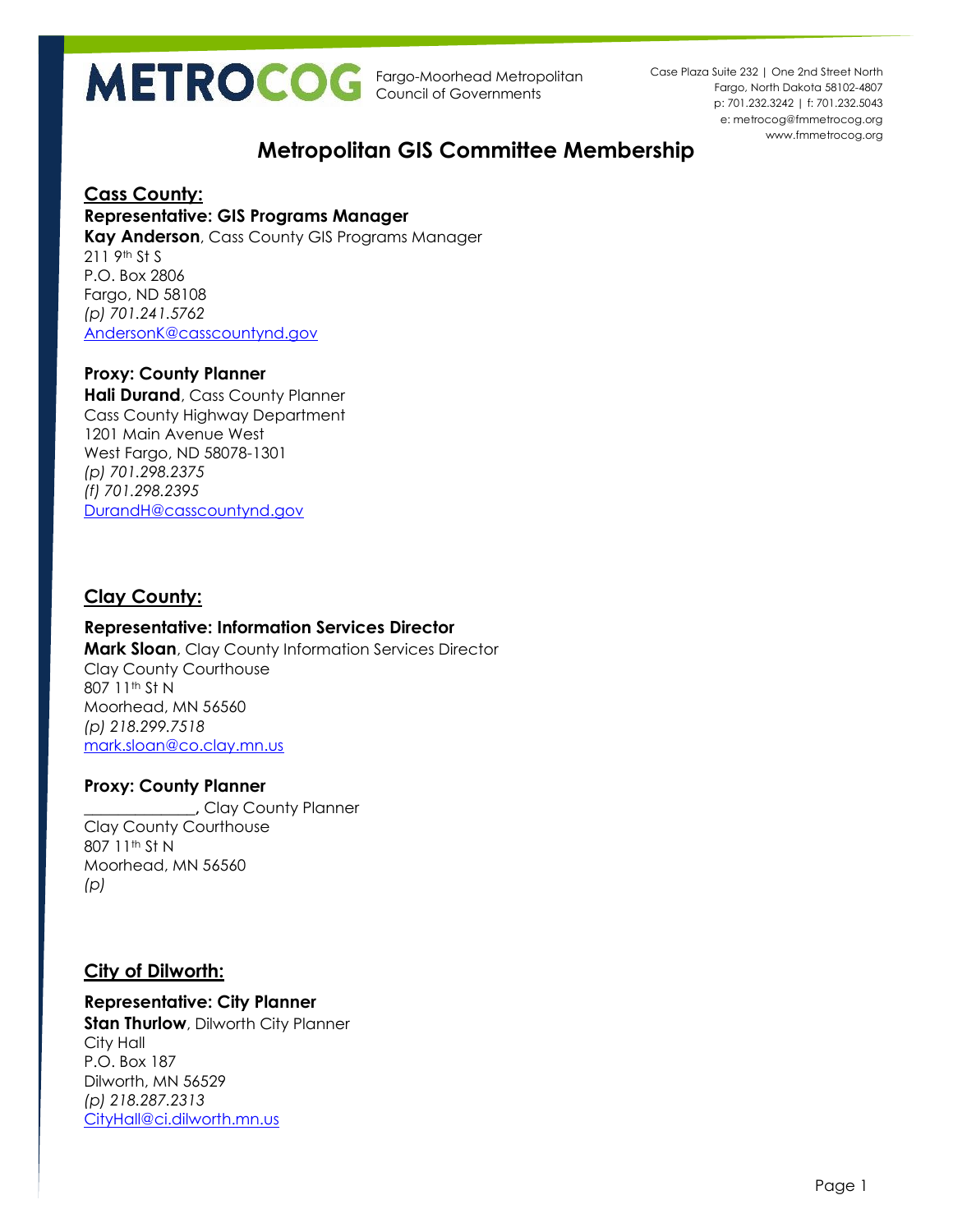

p: 701.232.3242 | f: 701.232.5043 e: metrocog@fmmetrocog.org www.fmmetrocog.org Case Plaza Suite 232 | One 2nd Street North Fargo, North Dakota 58102-4807

# **Metropolitan GIS Committee Membership**

#### **Proxy: City Administrator L. Peyton Mastera**, Dilworth City Administrator City Hall P.O. Box 187 Dilworth, MN 56529 *(p) 218.287.2313* [peyton.mastera@ci.dilworth.mn.us](mailto:peyton.mastera@ci.dilworth.mn.us)

# **City of Fargo:**

**Representative: GIS Manager Daryl Masten**, City of Fargo GIS Manager City of Fargo Engineering Department 306 4th St N Fargo, ND 58102 *(p) 701.241.8196* [DMasten@fargond.gov](mailto:DMasten@fargond.gov)

#### **Proxy: City Planner Aaron Nelson**

City of Fargo Planning Department 200 3rd Street North Fargo, ND 58102 *(p) 701.241.1475* [anelson@fargond.gov](mailto:anelson@fargond.gov)

# **City of Moorhead:**

**Representative: GIS Manager Brad Anderson**, Moorhead City GIS Manager Moorhead City Hall 500 Center Ave Moorhead, MN 56560 *(p) 218.299.5125* [brad.anderson@ci.moorhead.mn.us](mailto:brad.anderson@ci.moorhead.mn.us)

#### **Proxy: City Planner Kristie Leshovsky**, Moorhead City Planner Moorhead City Hall 500 Center Ave Moorhead, MN 56560 *(p) 218.299.5332* [kristie.leshovsky@ci.moorhead.mn.us](mailto:kristie.leshovsky@ci.moorhead.mn.us)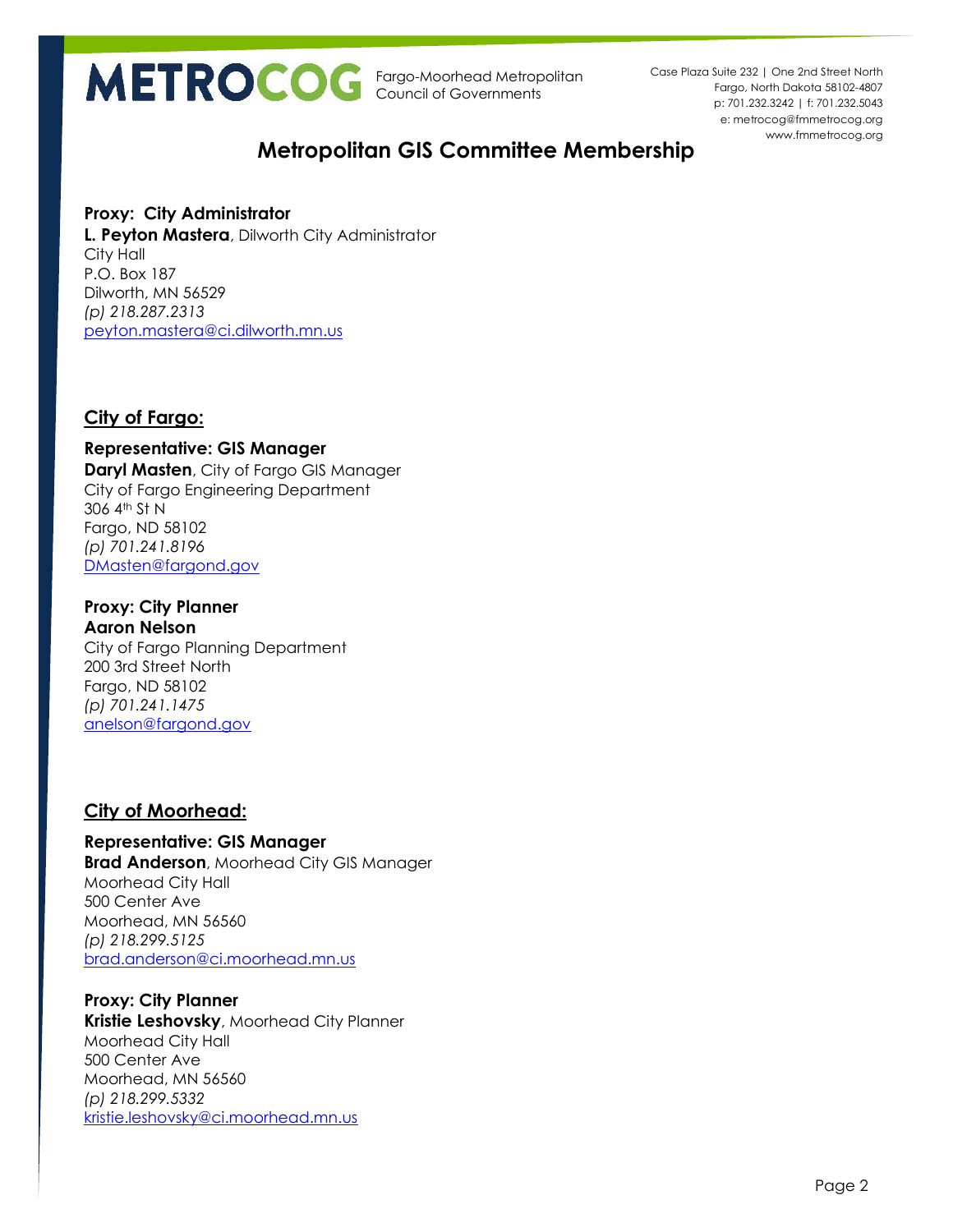p: 701.232.3242 | f: 701.232.5043 e: metrocog@fmmetrocog.org www.fmmetrocog.org Case Plaza Suite 232 | One 2nd Street North Fargo, North Dakota 58102-4807

# **Metropolitan GIS Committee Membership**

# **City of West Fargo:**

#### **Representative: GIS Specialist**

**Travis Genty**, GIS Specialist West Fargo City Hall 800 4th Ave E West Fargo, ND 58078 *(p) 701.433.5357* [Travis.Genty@westfargond.gov](mailto:Travis.Genty@westfargond.gov)

### **Proxy: Assistant City Planner**

**Tim Solberg**, Assistant City Planner West Fargo City Hall 800 4th Ave E West Fargo, ND 58078 *(p) 701.433.5322* [Tim.Solberg@westfargond.gov](mailto:Tim.Solberg@westfargond.gov)

# **Moorhead Public Service:**

#### **Representative: GIS Coordinator**

**Todd Copeland**, GIS Coordinator Moorhead Public Service 500 Center Avenue, PO Box 779 Moorhead, MN 56561-0779 *(p) 218.477.8087* [tcopeland@mpsutility.com](mailto:tcopeland@mpsutility.com)

## **Proxy: GIS Analyst**

**Ryan Elvrum**, GIS Analyst Moorhead Public Service 500 Center Avenue, PO Box 779 Moorhead, MN 56561-0779 *(p)*  [relvrum@mpsutility.com](mailto:relvrum@mpsutility.com)

# **Metro COG:**

#### **Representative: GIS Coordinator / Assistant Planner Anna Pierce**, Assistant Planner Case Plaza, Suite 232 One N 2nd Street Fargo ND 58102 *(p) 701.232.3242 x36* [pierce@fmmetrocog.org](file:///C:/Users/andersonbr/AppData/Local/Microsoft/Windows/Temporary%20Internet%20Files/Content.Outlook/FCQF5YPO/pierce@fmmetrocog.org)